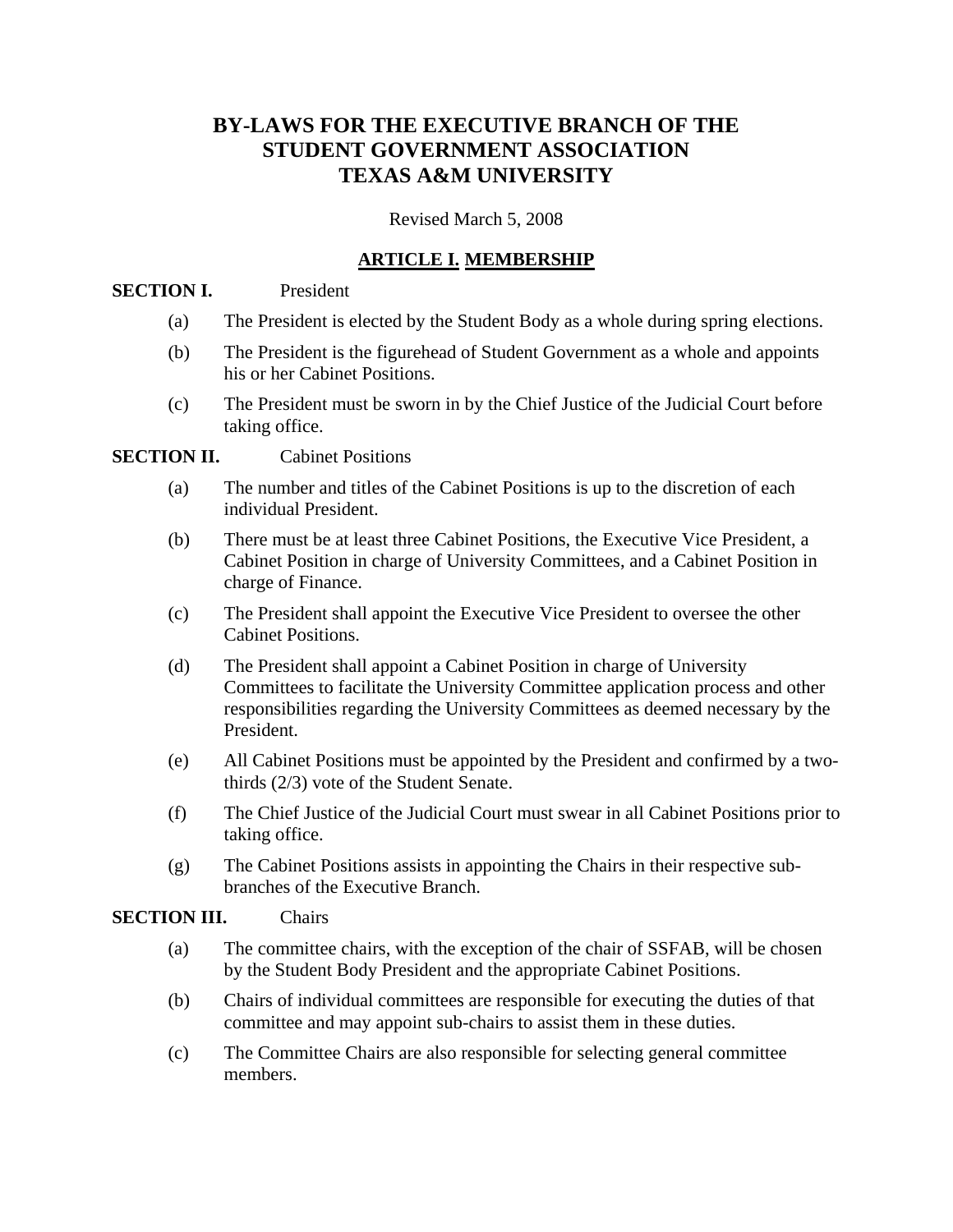#### **SECTION IV.** Executive Branch Meetings

- (a) The Student Body President shall hold meetings for the purpose of coordinating and controlling the activities of Student Government.
- (b) The Student Body President may call Executive Branch meetings for the purpose of administration of the Executive Branch. The Cabinet Positions of the Executive Branch shall attend these meetings, as well as any other persons deemed necessary by the Student Body President.

#### **SECTION V.** Committees and Commissions

- (a) A Committee or a Commission is defined as an organization in which the primary mission is to perform services that are of direct immediate benefit to the student body and to the community of Texas A&M University.
- (b) Committees should meet at least one of the following four qualifiers:
	- (1) Develop service and leadership potential
	- (2) Serve student interests
	- (3) Promote Aggie Spirit, Tradition, and Core Values
	- (4) Provide Service to Campus and Community
- (c) The Committees are as follows:
	- (1) Aggie Recruitment Committee (ARC)
	- (2) The Big Event
	- (3) Caring Aggies R Protecting Over Our Lives (CARPOOL)
	- (4) Conference on Student Government Associations (COSGA)
	- (5) Environmental Issues Committee (EIC)
	- (6) Freshman Programs (Fish Aides)
	- (7) GUIDE
	- (8) High School Leadership Conference
	- (9) Alternative Spring Break (ASB)
	- (10) Muster
	- (11) Parents' Weekend
	- (12) Replant
	- (13) Texas Aggies Making Changes (TAMC)
	- (14) Traditions Council
	- (15) Gilbert Leadership Conference (GLC)
- (d) The Commissions are as follows:
	- (1) Development
	- (2) Diversity
	- (3) Elections
	- (4) Legislative Relations
- (e) Committees and Commissions may be added or deleted by the President with a two-thirds (2/3) approval by the Student Senate. All Commission heads must be sworn in by the Chief Justice of the Judicial Court.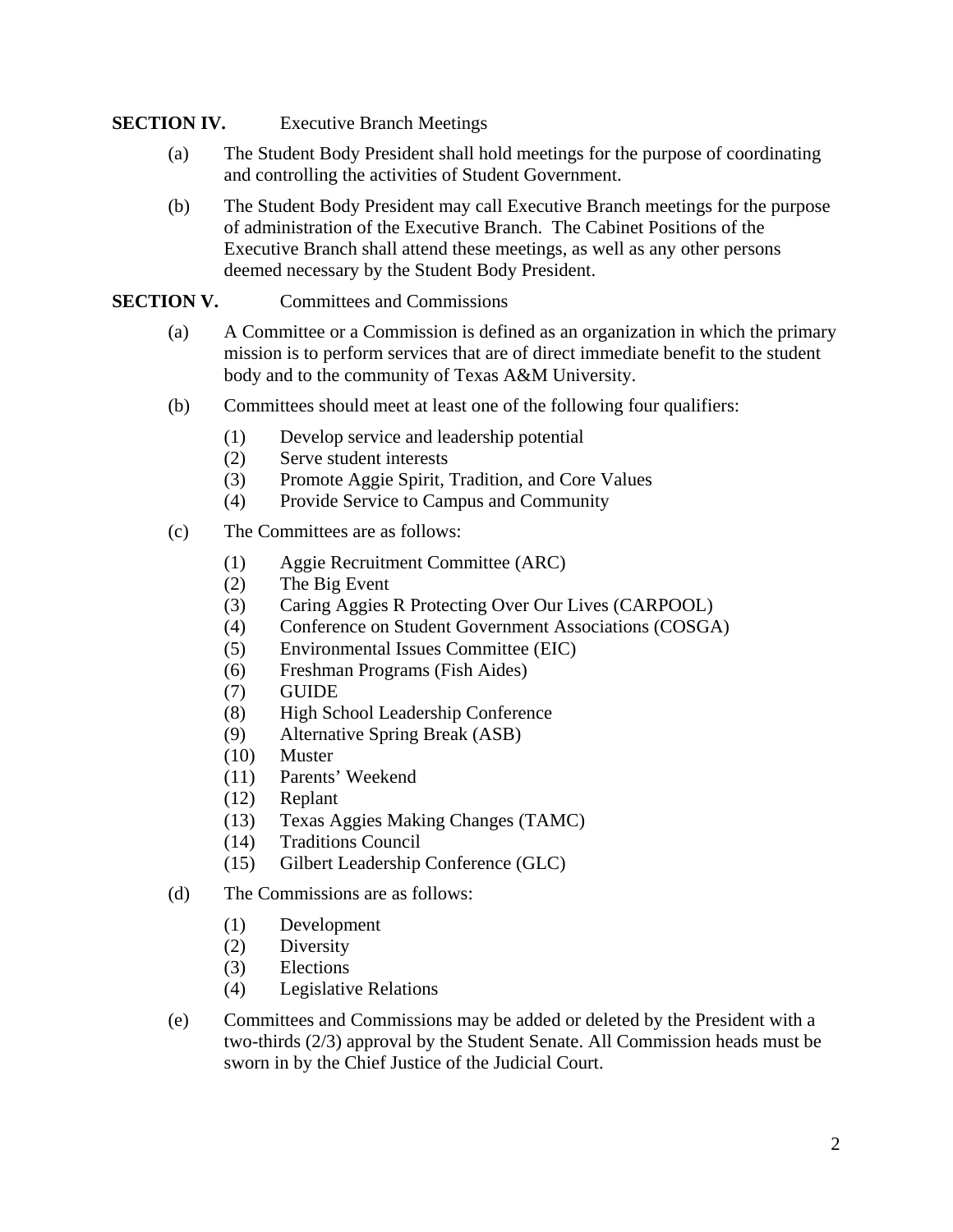## **ARTICLE II. POLICIES**

#### **SECTION I.** Academic Policy

(a) The President must post before filing and maintain an overall 2.5 cumulative grade point ratio for undergraduate students and a 3.00 cumulative grade point ratio for graduate students while in office. All Cabinet Positions, Chairs, Executive Advisors, and Executive Council members shall post a 2.25 cumulative grade point ratio for undergraduate students and a 3.00 cumulative grade point ratio for graduate students at the time of their election, selection, or appointment and maintain a 2.00 term grade point ratio for undergraduate students and a 3.00 term grade point ratio for graduate students for every semester (spring, summer, and fall) while in office. All Executive Branch Committee members shall post and maintain at least a 2.00 cumulative grade point ratio for undergraduate students and at least a 3.00 grade point ratio for graduate students throughout their time of service*.*

#### **SECTION II.** Committee Requirements

- (a) Committees are required to be evaluated based upon the four qualifiers listed in Article I, Section V, Subsection (b) a minimum of once every two years. The committees being evaluated will be notified on or before September  $1<sup>st</sup>$  of the Academic Year during which they will undergo the committee evaluation process. The committee evaluation may occur at any time during the year; however, it must occur before that committee's officer transition period.
- (b) The panel who will conduct the evaluation shall be the Student Body President, Speaker of the Senate, Chief Justice of the Judicial Court, Business Coordinator 1, SGA Primary Advisor, Senate Finance Chair, and the Cabinet Position in charge of Finance on the Executive Council. The Student Body President shall appoint a mediator. At least 5 of the 7 panelists must be present to conduct the evaluation"
- (c) The Committee Evaluation will be conducted in the following format:
	- (1) Committee presentation of materials
	- (2) Question and Answer
	- (3) Committee Comment Time
	- (4) Discussion conducted with the panel (without committee present)
	- (5) Status decided upon by the Panel
	- (6) Written evaluation/review of committee completed by each panel member and submitted to mediator
	- (7) Compilation of evaluation by mediator.
	- (8) Follow up meeting scheduled and conducted with committee and mediator in order to review Committee Evaluation Results
- (d) Following the Committee Evaluation, the committee will be placed under one of the following statuses:
	- (1) Approved
		- (i) Committees will be placed under this status by:
			- a. Completing committee evaluation in its entirety with all required materials and information and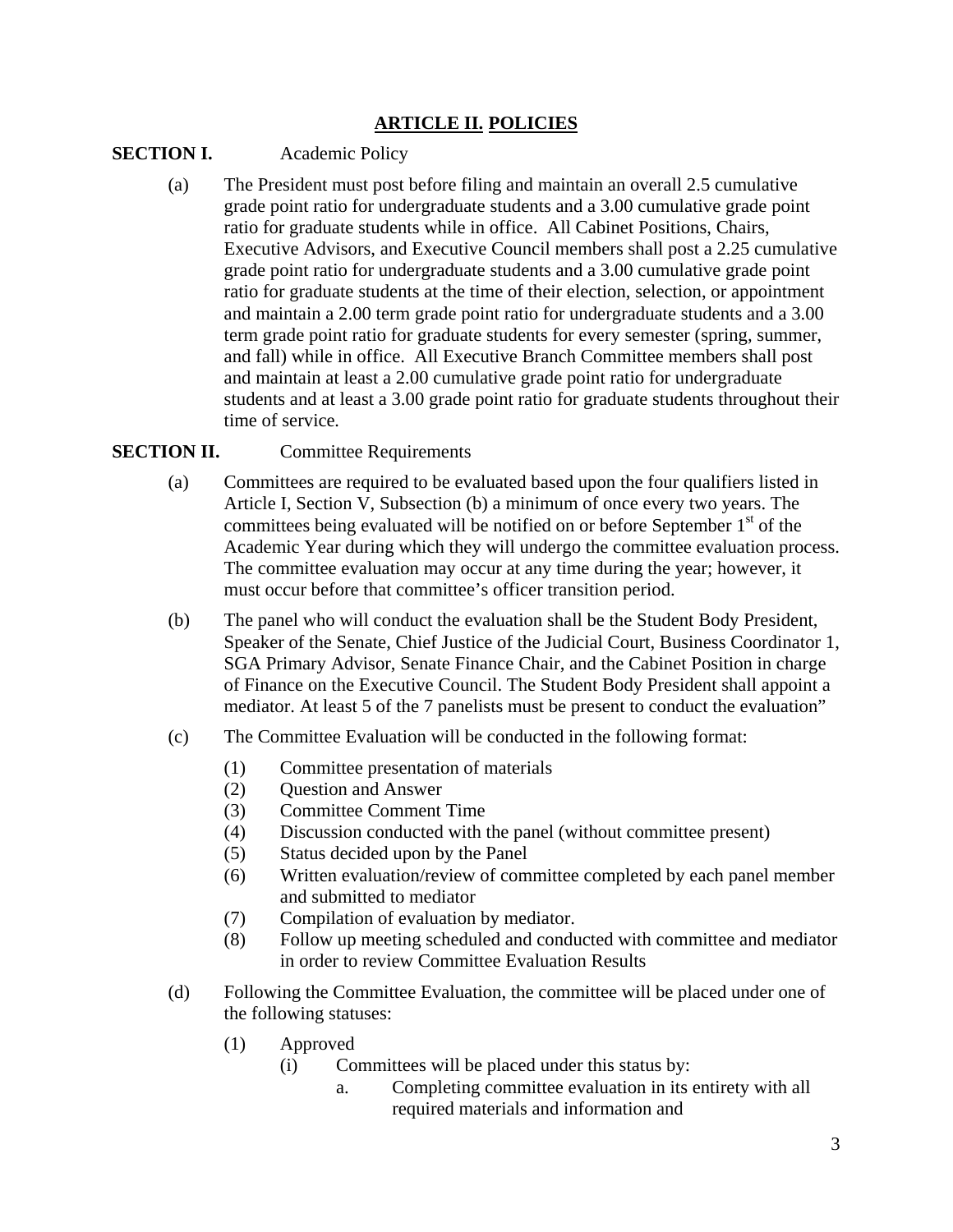- b. Being found to meet requirements set out by SGA and
- c. Performing at budget or under budget and
- d. Accepting recommendations and suggestions of the panel

#### (2) Under Review

- (i) Committees will be placed under this status by:
	- a. Not completing Committee Evaluation process in its entirety with all required materials and information and/or
	- b. Not being found to meet requirements set out by SGA and/or
	- c. Not being willing to accept recommendations and suggestions of the panel and/or
	- d. If they are a new committee
- (ii) This status will remain in effect for one year from the date the original Committee Evaluation was conducted. This will give an opportunity for committees to make adjustments and necessary measures to be put in place in order to meet the requirements originally set out.
- (iii) The committee will undergo a Committee Evaluation again within 10 days of the one year time span and will be reassessed. Should they fail to then meet the requirements set out for them or should the panel see fit, they will be placed on status III or left under status II for a designated period of time to be determined by the panel

#### (3) Removal

- (i) Committees will be placed under this status:
	- a. Following at least one year on "Under Review" status and
	- b. If found to be failing to meet requirements set out by SGA
		- in their follow up Committee Evaluation
- (e) Removal of a SGA Committee
	- (1) Once a committee has been placed on Removal Status by the evaluation panel, the mediator of said panel will file a request for removal to the Senate Rules and Regulations Chair
	- (2) The Senate Rules and Regulations Chair will then bring forth a bill addressing the removal of said committee during the next Student Senate Meeting
	- (3) A committee may then be removed by a 2/3 vote of the student senate
	- (4) If the 2/3 vote fails, the committee will be placed back on Under Review **Status**

#### **SECTION III.** Impeachment

(a) The Student Senate may impeach, if necessary, the Student Body President. If impeachment charges are brought on, the process shall be handled in accordance with the Student Government Association Constitution Article V.

#### **SECTION IV.** Removal of Executive Officers

(a) Removal of Cabinet Positions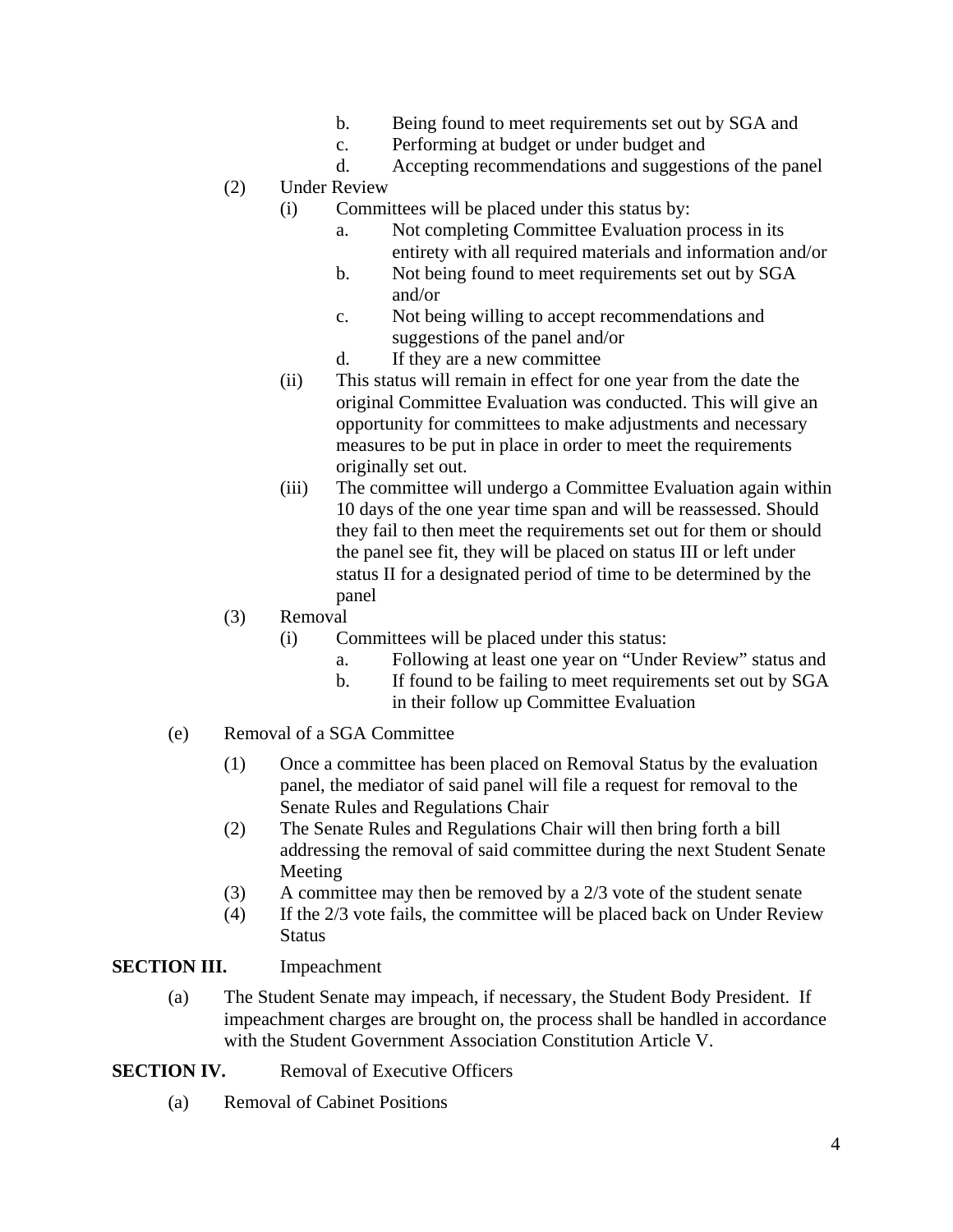- (1) A complaint concerning a Cabinet Position may be filed with the Chair of the Rules and Regulations committee by any Senator or member of the Executive Branch.
- (2) Upon receipt of that complaint, the Rules and Regulations Chair has one week to convene the performance review committee to consider the matter.
- (3) The performance review committee will be made up of the Student Body President, a Cabinet Position member selected by the Student Body President, Speaker of the Student Senate, Speaker Pro Tempore, and will be chaired by the Rules and Regulations Chair. The named members cannot initiate the complaint.
- (4) The Cabinet Position in question may appeal the decision of the committee to the Judicial Court of the Student Government Association, who has one week to rule on the matter.
- (5) The Cabinet Position in question may appeal the decision of the Judicial Court to the Primary Advisor of the Student Government Association, who has one week to rule on the matter.
- (b) Removal of the Chair of the Student Service Fee Allocation Board (SSFAB)
	- (1) A complaint concerning the chair of SSFAB may be filed with the Chief Justice of the Judicial Court of the Student Government Association by a Senator, member of Executive Council, member of the Graduate Student Council, representative of the Division of Student Affairs, or member of the SSFAB.
	- (2) Upon the receipt of that complaint, a committee chaired by the Chief Justice of the Judicial Court and made up of the Speaker of the Student Senate, Student Body President, Graduate Student Council President, and a representative of Division of Student Affairs has one week to rule on the matter. The named members cannot file the complaint.
	- (3) The chair in question may appeal the decision to the Vice President of Student Affairs.
- (c) Removal of Other Committee Chairs
	- (1) A complaint concerning a committee may be filed with the Executive Vice President by any Executive Council member or member of said committee.
	- (2) Upon receipt of that complaint, the Executive Vice President has one week to convene the performance review committee to consider the matter.
	- (3) The performance review committee will be made up of the Student Body President, a Cabinet Position selected by the Student Body President, and will be chaired by the Executive Vice President. The named members cannot initiate the complaint.
	- (4) The committee chair in question may appeal the decision of the performance review committee to the Judicial Court of the Student Government Association, who has one week to rule on the matter.